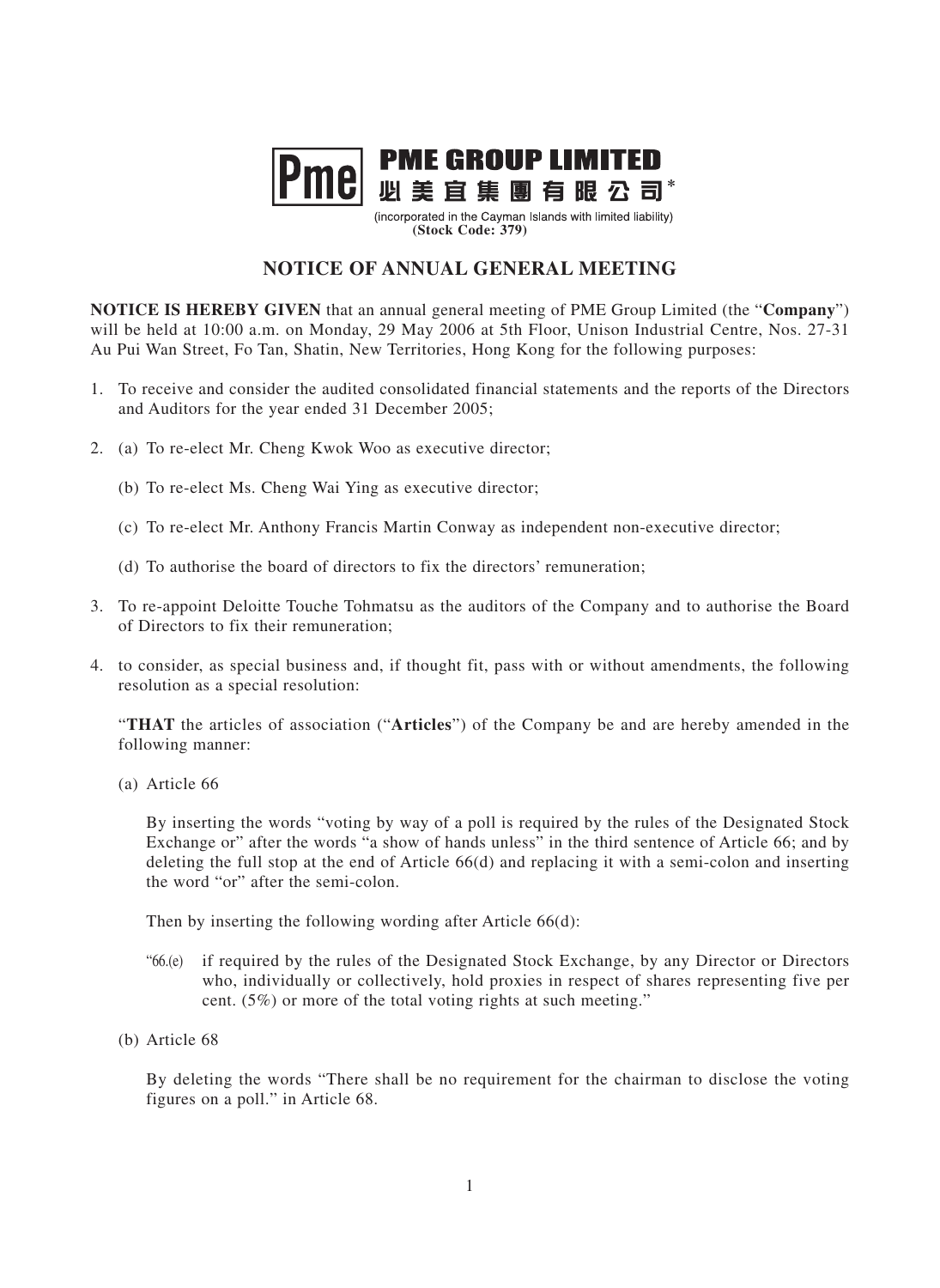(c) Article 86

By deleting the existing Article 86(3) in its entirety and substituting therefor the following new Article 86(3):

"86.(3) The Directors shall have the power from time to time and at any time to appoint any person as a Director either to fill a casual vacancy on the Board or as an addition to the existing Board. Any Director so appointed by the Board shall hold office only until the next following general meeting of the Company and shall then be eligible for re-election."

By deleting the existing Article 86(5) in its entirety and substituting therefor the following new Article 86(5):

- "86.(5) Subject to any provision to the contrary in these Articles the Members may, at any general meeting convened and held in accordance with these Articles, by ordinary resolution remove a Director at any time before the expiration of his period of office notwithstanding anything in these Articles or in any agreement between the Company and such Director (but without prejudice to any claim for damages under any such agreement)."
- (d) Article 87

By deleting the existing Article 87(1) in its entirety and substituting therefor the following new Article 87(1):

- "87.(1) Notwithstanding any other provisions in the Articles, at each annual general meeting onethird of the Directors for the time being (or, if their number is not a multiple of three (3), the number nearest to but not less than one-third) shall retire from office by rotation provided that every Director shall be subject to retirement by rotation at least once every three years."
- 5. To, as special business, consider and, if thought fit, passing the following resolution as an ordinary resolution:

## "**THAT**:

- (a) subject to paragraph (c) below, pursuant to the Rules (the "**Listing Rules**") Governing the Listing of Securities on The Stock Exchange of Hong Kong Limited (the "**Stock Exchange**"), the exercise by the directors of the Company during the Relevant Period of all the powers of the Company to allot, issue and deal with unissued Shares and to make or grant offers, agreements and options, including warrants to subscribe for Shares, which might require the exercise of such powers be and the same is hereby generally and unconditionally approved;
- (b) the approval in paragraph (a) above shall authorise the directors of the Company during the Relevant Period to make or grant offers, agreements and options which might require the exercise of such powers after the end of the Relevant Period;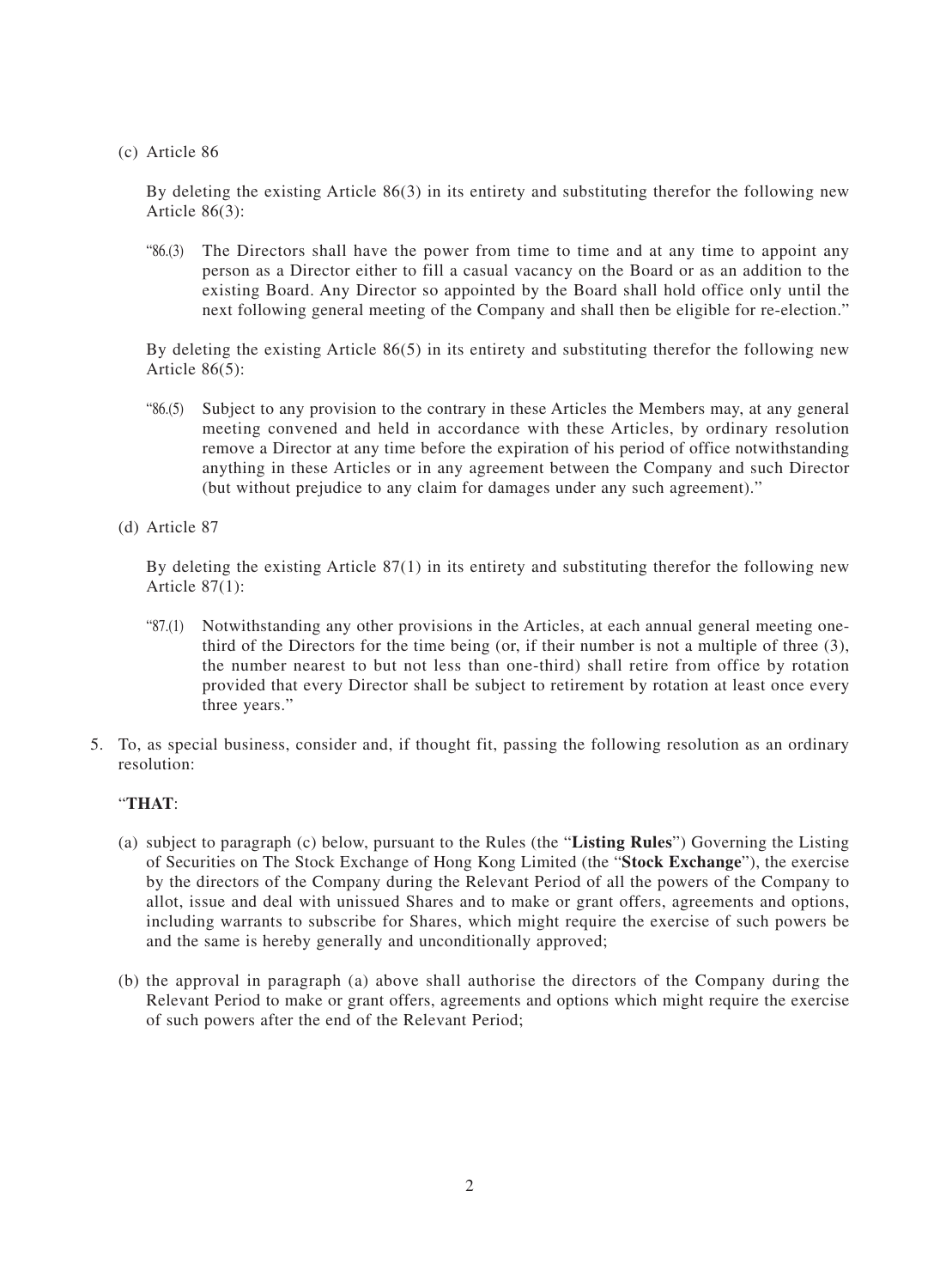- (c) the aggregate nominal amount of share capital allotted or agreed conditionally or unconditionally to be allotted (whether pursuant to options or otherwise) by the directors of the Company pursuant to the approval in paragraph (a) above, otherwise than pursuant to (i) a Rights Issue; or (ii) the exercise of any options granted under the share option scheme of the Company; or (iii) any scrip dividend or similar arrangements providing for the allotment and issue of Shares in lieu of the whole or part of a dividend on Shares in accordance with the articles of association of the Company in force from time to time; or (iv) any issue of Shares upon the exercise of rights of subscription or conversion under the terms of any warrants of the Company or any securities which are convertible into Shares, shall not exceed the aggregate of:
	- (aa)20 per cent. of the aggregate nominal amount of the share capital of the Company in issue on the date of the passing of this resolution; and
	- (bb)(if the directors of the Company are so authorised by a separate ordinary resolution of the shareholders of the Company) the nominal amount of any share capital of the Company repurchased by the Company subsequent to the passing of this resolution (up to a maximum equivalent to 10 per cent. of the aggregate nominal amount of the share capital of the Company in issue on the date of the passing of the resolution no. 6),

and the authority pursuant to paragraph (a) of this resolution shall be limited accordingly; and

(d) for the purposes of this resolution:

"**Relevant Period**" means the period from the date of the passing of this resolution until whichever is the earliest of:

- (i) the conclusion of the next annual general meeting of the Company;
- (ii) the expiration of the period within which the next annual general meeting of the Company is required by the articles of association of the Company, the Companies Law (Law 3 of 1961, as consolidated and revised) of the Cayman Islands (the "**Companies Law**") or any other applicable law of Cayman Islands to be held; and
- (iii)the passing of an ordinary resolution by the shareholders of the Company in general meeting revoking or varying the authority given to the directors of the Company by this resolution;

"**Rights Issue**" means an offer of Shares, or offer or issue of warrants, options or other securities giving rights to subscribe for Shares open for a period fixed by the directors of the Company to holders of Shares on the register on a fixed record date in proportion to their then holdings of Shares (subject to such exclusion or other arrangements as the directors of the Company may deem necessary or expedient in relation to fractional entitlements, or having regard to any restrictions or obligations under the laws of, or the requirements of, or the expense or delay which may be involved in determining the existence or extent of any restrictions or obligations under the laws of, or the requirements of, any jurisdiction outside Hong Kong or any recognised regulatory body or any stock exchange outside Hong Kong)."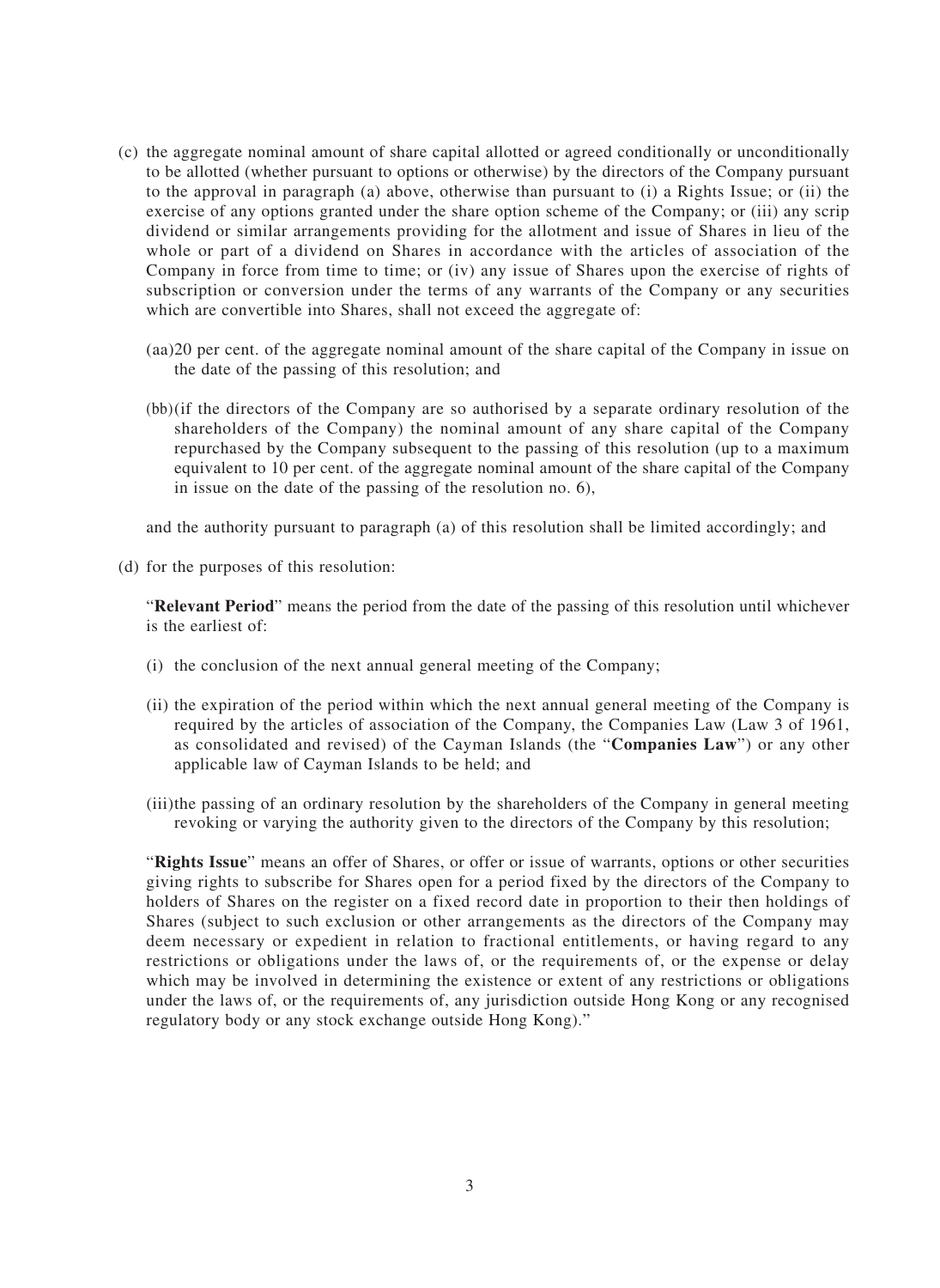6. To, as special business, consider and, if thought fit, passing the following resolution as an ordinary resolution:

"**THAT**:

- (a) the exercise by the directors of the Company during the Relevant Period of all powers of the Company to purchase the Shares on the Stock Exchange or any other stock exchange on which the Shares may be listed and recognised by the Securities and Futures Commission and the Stock Exchange for such purpose, and otherwise in accordance with the rules and regulations of the Securities and Futures Commission, the Stock Exchange, the Companies Law and all other applicable laws in this regard, be and the same is hereby generally and unconditionally approved;
- (b) the aggregate nominal amount of Shares which may be purchased by the Company pursuant to the approval in paragraph (a) during the Relevant Period shall not exceed 10 per cent. of the aggregate nominal amount of the issued share capital of the Company as at the date of the passing of this resolution and the authority pursuant to paragraph (a) of this resolution shall be limited accordingly; and
- (c) for the purposes of this resolution, "**Relevant Period**" means the period from the date of the passing of this resolution until whichever is the earliest of:
	- (i) the conclusion of the next annual general meeting of the Company;
	- (ii) the expiration of the period within which the next annual general meeting of the Company is required by the articles of association of the Company, the Companies Law or any other applicable law of Cayman Islands to be held; and
	- (iii)the passing of an ordinary resolution by the shareholders of the Company in general meeting revoking or varying the authority given to the directors of the Company by this resolution."
- 7. "**THAT** the directors of the Company be and they are hereby authorised to exercise the authority referred to in paragraph (a) of resolution no. 5 above in respect of the share capital of the Company referred to in sub-paragraph (bb) of paragraph (c) of such resolution."

Yours faithfully For and on behalf of the board of directors of **PME Group Limited Cheng Kwok Woo** *Chairman*

Hong Kong, 28 April 2006

Cricket Square 5th Floor George Town Grand Cayman New Territories British West Indies Hong Kong

*Registered office: Head office and principal place of* business in Hong Kong: Hutchins Drive Unison Industrial Centre P.O. Box 2681 GT<br>
George Town<br>
George Town<br>
George Town<br>
George Town